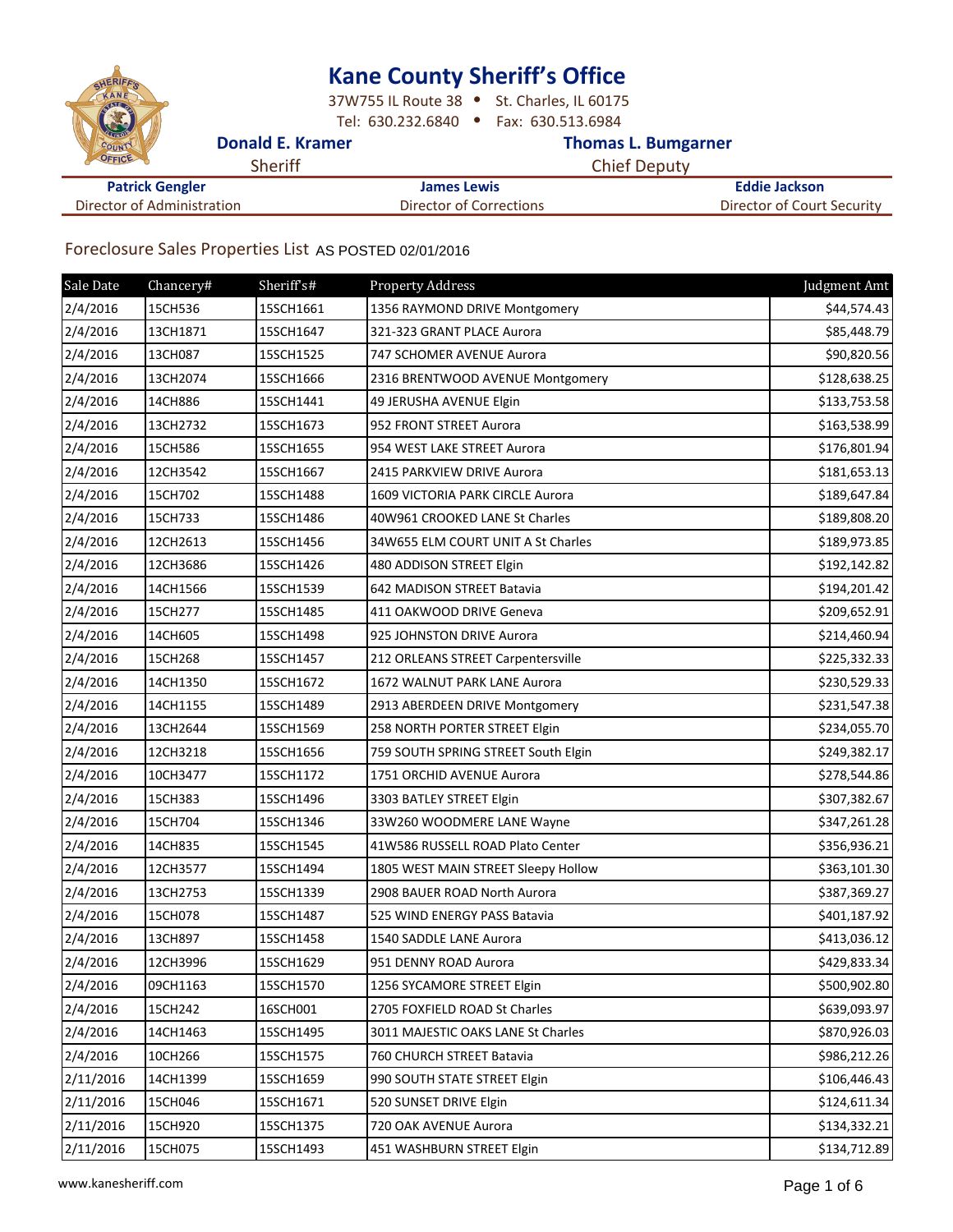| Sale Date | Chancery# | Sheriff's# | <b>Property Address</b>               | Judgment Amt   |
|-----------|-----------|------------|---------------------------------------|----------------|
| 2/11/2016 | 14CH1214  | 15SCH1465  | 1411 MEADOWSEDGE LANE Carpentersville | \$143,293.16   |
| 2/11/2016 | 15CH558   | 15SCH1662  | 450 CLEVELAND AVENUE Batavia          | \$155,872.32   |
| 2/11/2016 | 14CH1585  | 15SCH1470  | 1207 INDIAN AVENUE Aurora             | \$159,165.42   |
| 2/11/2016 | 14CH079   | 15SCH1274  | 548 SOUTH GLADSTONE AVENUE Aurora     | \$162,510.57   |
| 2/11/2016 | 15CH485   | 15SCH1480  | 446 UNION AVENUE St Charles           | \$165,827.90   |
| 2/11/2016 | 14CH1313  | 15SCH1469  | 1133 CHIPPEWA CIRCLE Carpentersville  | \$175,482.43   |
| 2/11/2016 | 15CH390   | 15SCH1657  | 379-381 MARION AVENUE Aurora          | \$184,702.96   |
| 2/11/2016 | 14CH733   | 16SCH061   | 373 TRIGGS AVENUE Elgin               | \$185,493.16   |
| 2/11/2016 | 15CH209   | 15SCH1654  | 639 GREEN MEADOWS LANE Geneva         | \$202,380.04   |
| 2/11/2016 | 11CH4532  | 15SCH1665  | 851-853 PROSPECT Elgin                | \$203,363.58   |
| 2/11/2016 | 13CH2443  | 15SCH1670  | 5752 BREEZELAND ROAD Carpentersville  | \$216,918.00   |
| 2/11/2016 | 12CH1620  | 15SCH1663  | 1702 HEATHERSTONE AVENUE Montgomery   | \$217,950.01   |
| 2/11/2016 | 13CH1885  | 15SCH1397  | 2323 TARA DRIVE Elgin                 | \$229,973.52   |
| 2/11/2016 | 11CH4196  | 15SCH1658  | 604 ALICE PLACE Elgin                 | \$230,552.89   |
| 2/11/2016 | 14CH1537  | 15SCH1340  | 502 PENNSYLVANIA AVENUE Aurora        | \$235,368.18   |
| 2/11/2016 | 14CH1729  | 15SCH1464  | 180 TRENTON AVENUE South Elgin        | \$240,939.45   |
| 2/11/2016 | 12CH3926  | 15SCH1574  | 1021 SARD AVENUE Aurora               | \$249,097.68   |
| 2/11/2016 | 10CH144   | 15SCH1560  | 758 KATELAND WAY South Elgin          | \$287,940.86   |
| 2/11/2016 | 15CH813   | 15SCH1538  | 38W271 STEVENS LANE Elgin             | \$292,991.73   |
| 2/11/2016 | 15CH803   | 15SCH1474  | 190 SUNSET DRIVE Carpentersville      | \$293,190.60   |
| 2/11/2016 | 15CH450   | 15SCH1600  | 2063 CONSTITUTION COURT Aurora        | \$299,269.99   |
| 2/11/2016 | 10CH4614  | 15SCH1398  | 909 SOUTH HELEN AVENUE South Elgin    | \$308,401.14   |
| 2/11/2016 | 13CH1410  | 15SCH1660  | 810 COLUMBIA CIRCLE North Aurora      | \$357,681.77   |
| 2/11/2016 | 13CH1333  | 15SCH1479  | 36W703 WHISPERING TRAIL St Charles    | \$1,167,854.06 |
| 2/18/2016 | 14CH889   | 15SCH1357  | 1150 BANGS STREET Aurora              | \$65,601.69    |
| 2/18/2016 | 14CH1305  | 15SCH1649  | 803 HIDDENCREEK LANE North Aurora     | \$127,309.07   |
| 2/18/2016 | 13CH2135  | 15SCH1627  | 1590 PERRY COURT UNIT B Aurora        | \$131,602.38   |
| 2/18/2016 | 13CH2212  | 15SCH1533  | 722 SOUTH CALHOUN STREET Aurora       | \$148,527.92   |
| 2/18/2016 | 14CH164   | 16SCH055   | 716 WOODFERN DRIVE Pingree Grove      | \$225,831.92   |
| 2/18/2016 | 14CH1310  | 15SCH1590  | 1272 YELLOWPINE DRIVE Aurora          | \$231,796.88   |
| 2/18/2016 | 14CH946   | 15SCH1558  | 1043 GROVE STREET Aurora              | \$239,918.23   |
| 2/18/2016 | 10CH3441  | 15SCH1514  | 350 LRA DRIVE Aurora                  | \$348,303.87   |
| 2/18/2016 | 06CH233   | 15SCH1601  | 1301 KELLY COURT Batavia              | \$353,890.19   |
| 2/18/2016 | 14CH1041  | 15SCH1532  | 39W260 PRESTON CIRCLE Geneva          | \$390,266.36   |
| 2/18/2016 | 12CH4291  | 15SCH1368  | 136 FAIRVIEW DRIVE St Charles         | \$424,073.52   |
| 2/18/2016 | 13CH1970  | 15SCH1344  | 9 DIANE COURT South Elgin             | \$426,371.20   |
| 2/18/2016 | 14CH394   | 15SCH1414  | 41W172 CHERLY COURT Huntley           | \$493,943.69   |
| 2/18/2016 | 08CH1175  | 15SCH1677  | 922 RIDGELAWN TRAIL Batavia           | \$711,273.71   |
| 2/18/2016 | 14CH1299  | 16SCH010   | 1750 JERICHO ROAD Aurora              | \$1,769,812.03 |
| 2/18/2016 | 15CH946   | 16SCH016   | 2230 POINT BOULEVARD Elgin            | \$3,263,775.62 |
| 2/25/2016 | 14CH568   | 15SCH1549  | 1565 PERRY COURT UNIT #14B Aurora     | \$68,746.17    |
| 2/25/2016 | 15CH497   | 16SCH060   | 861 HIGH STREET Aurora                | \$79,587.69    |
| 2/25/2016 | 14CH895   | 16SCH058   | 624 HIGH STREET Aurora                | \$123,333.26   |
| 2/25/2016 | 12CH3566  | 15SCH1651  | 1560 PERRY COURT UNIT C Aurora        | \$125,711.29   |
| 2/25/2016 | 13CH926   | 15SCH1537  | 200 LINN COURT UNIT D North Aurora    | \$139,013.95   |
| 2/25/2016 | 15CH645   | 15SCH1529  | 121 MAPLE AVENUE North Aurora         | \$142,179.94   |
| 2/25/2016 | 11CH1775  | 16SCH033   | 1104 CRANE DRIVE Sleepy Hollow        | \$156,186.63   |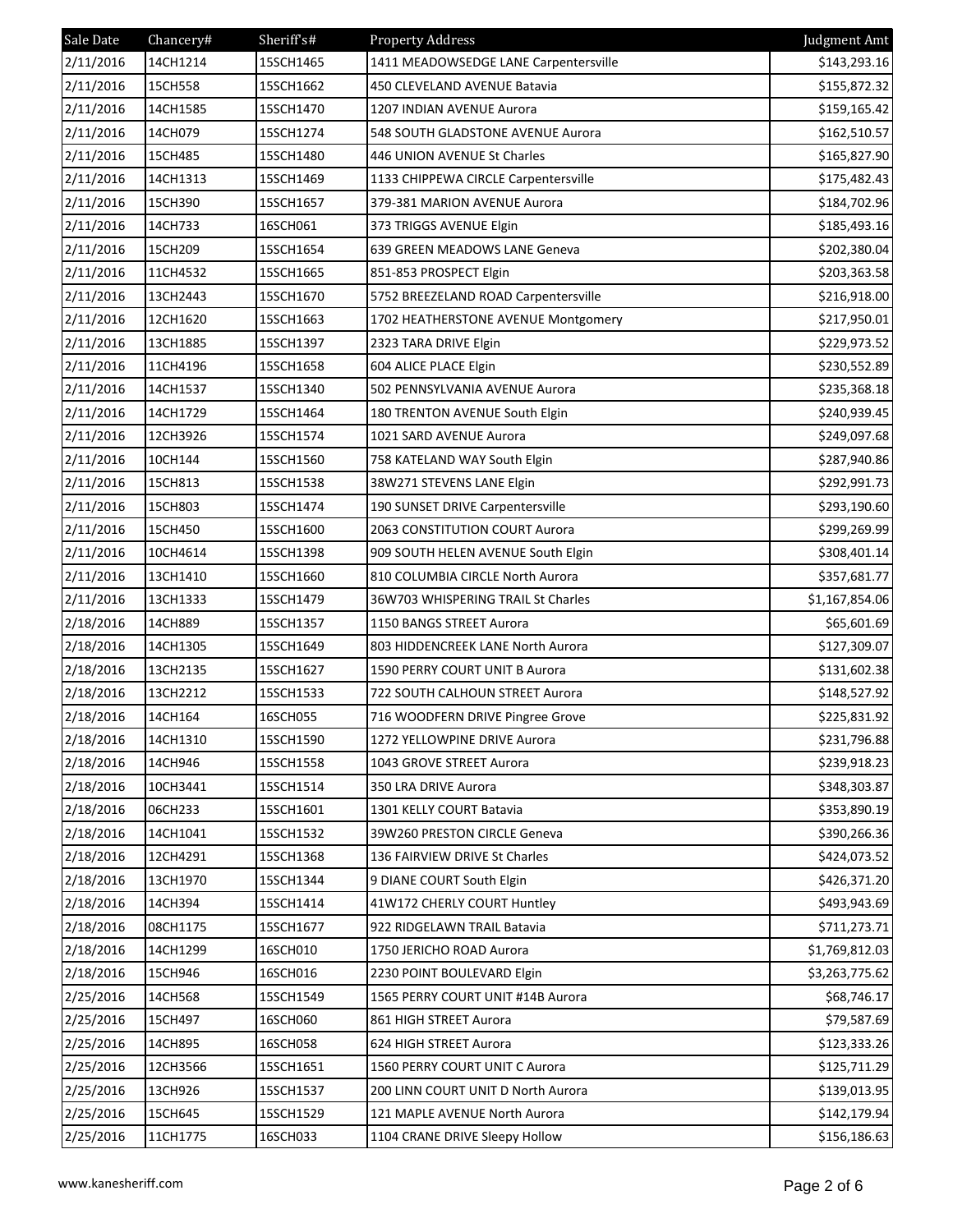| Sale Date | Chancery# | Sheriff's# | <b>Property Address</b>                  | Judgment Amt   |
|-----------|-----------|------------|------------------------------------------|----------------|
| 2/25/2016 | 13CH1860  | 16SCH054   | 265 THORNWOOD WAY UNIT D South Elgin     | \$164,777.05   |
| 2/25/2016 | 14CH1036  | 15SCH1556  | 676 NORTH CRYSTAL STREET Elgin           | \$167,269.83   |
| 2/25/2016 | 15CH544   | 15SCH1557  | 1510 MANHATAS TRAIL Algonquin            | \$180,956.24   |
| 2/25/2016 | 06CH1830  | 16SCH056   | 2490 HAYLOFT LANE Elgin                  | \$233,200.97   |
| 2/25/2016 | 11CH3218  | 15SCH1668  | 414 NORTH SPRING STREET Elgin            | \$251,220.97   |
| 2/25/2016 | 11CH1807  | 16SCH046   | 1416 HAINES COURT Batavia                | \$258,266.45   |
| 2/25/2016 | 15CH037   | 15SCH1407  | 12431 FLOWERWOOD LANE Huntley            | \$281,345.85   |
| 2/25/2016 | 15CH219   | 15SCH1678  | 1849 WINMOOR COURT Sleepy Hollow         | \$302,473.85   |
| 2/25/2016 | 15CH120   | 16SCH049   | 38W041 SIDNEY COURT St Charles           | \$375,104.09   |
| 2/25/2016 | 12CH2454  | 15SCH1603  | 673 BRISTOL STREET Pingree Grove         | \$384,594.31   |
| 2/25/2016 | 13CH2555  | 15SCH1084  | 600 HAVERSHAM AVENUE Elgin               | \$448,713.68   |
| 2/25/2016 | 13CH1600  | 15SCH1528  | 13N488 HIGH CHAPPARAL COURT Elgin        | \$774,652.05   |
| 3/3/2016  | 15CH870   | 15SCH1536  | 304 EAST SIDE DRIVE Geneva               | \$64,149.47    |
| 3/3/2016  | 15CH482   | 16SCH021   | 1376 PEARL STREET Montgomery             | \$82,754.04    |
| 3/3/2016  | 14CH1116  | 15SCH1555  | 2315 ARROW STREET Carpentersville        | \$93,098.99    |
| 3/3/2016  | 15CH317   | 15SCH1540  | 392 ANN STREET Elgin                     | \$119,409.70   |
| 3/3/2016  | 15CH334   | 15SCH1459  | 827 BANGS STREET Aurora                  | \$124,701.70   |
| 3/3/2016  | 15CH889   | 15SCH1551  | 1220 SOLFISBURG AVENUE Aurora            | \$131,043.26   |
| 3/3/2016  | 14CH1468  | 16SCH050   | 1117 BELLEVUE AVENUE Elgin               | \$132,877.18   |
| 3/3/2016  | 15CH411   | 15SCH1634  | 306 AND 308 BEACH STREET Aurora          | \$153,318.21   |
| 3/3/2016  | 15CH369   | 16SCH053   | 269 HEINE AVENUE Elgin                   | \$157,478.66   |
| 3/3/2016  | 15CH818   | 15SCH1543  | 11 WINDSOR CIRCLE # C South Elgin        | \$179,762.98   |
| 3/3/2016  | 15CH862   | 16SCH017   | 1311 MEADOW LANE North Aurora            | \$182,811.12   |
| 3/3/2016  | 15CH659   | 15SCH1461  | 1705 TOWN CENTER STREET UNIT 6647 Aurora | \$186,772.38   |
| 3/3/2016  | 15CH883   | 15SCH1477  | 716 WESTFIELD DRIVE St Charles           | \$221,362.08   |
| 3/3/2016  | 15CH538   | 15SCH1475  | 1833 LAKE BLUFF LANE Pingree Grove       | \$228,357.01   |
| 3/3/2016  | 14CH502   | 16SCH015   | 1184 MORTON AVENUE Elgin                 | \$233,025.99   |
| 3/3/2016  | 15CH227   | 15SCH1552  | 560 DONNA AVENUE Aurora                  | \$271,424.69   |
| 3/3/2016  | 12CH1891  | 15SCH1205  | 996 STEPHEN AVENUE Elgin                 | \$274,617.75   |
| 3/3/2016  | 09CH1838  | 16SCH051   | 917 NORTH FIFTH AVENUE St Charles        | \$286,333.15   |
| 3/3/2016  | 09CH1239  | 16SCH052   | 855 STUARTS DRIVE St Charles             | \$305,411.35   |
| 3/3/2016  | 15CH875   | 15SCH1467  | 1823 BURNELL COURT Batavia               | \$307,891.16   |
| 3/3/2016  | 14CH1682  | 15SCH1542  | 620 SETTLEMENT DRIVE Maple Park          | \$371,143.09   |
| 3/3/2016  | 15CH253   | 15SCH1541  | 564 MEADOWSEDGE LANE Aurora              | \$406,343.43   |
| 3/3/2016  | 15CH357   | 16SCH057   | 816 ALBEROSKY WAY Batavia                | \$431,573.72   |
| 3/3/2016  | 14CH1141  | 16SCH026   | 3869-3873 EAST MAIN STREET St Charles    | \$7,254,261.27 |
| 3/10/2016 | 15CH766   | 15SCH1345  | 256 NORTH SUMNER AVENUE Aurora           | \$25,968.83    |
| 3/10/2016 | 14CH884   | 16SCH031   | 211 BABCOCK STREET Elburn                | \$52,544.28    |
| 3/10/2016 | 15CH087   | 15SCH1612  | 271 CENTER STREET Elgin                  | \$78,175.21    |
| 3/10/2016 | 15CH313   | 15SCH1369  | 1 OXFORD COURT South Elgin               | \$102,896.30   |
| 3/10/2016 | 15CH567   | 15SCH1589  | 464 GRAND AVENUE Aurora                  | \$104,774.25   |
| 3/10/2016 | 14CH1645  | 16SCH014   | 935 LOGAN AVENUE Elgin                   | \$107,226.27   |
| 3/10/2016 | 15CH723   | 15SCH1579  | 2245 AURORA DRIVE UNIT 24 Pingree Grove  | \$112,807.78   |
| 3/10/2016 | 12CH1761  | 15SCH1328  | 1334 MONOMOY STREET UNIT B Aurora        | \$115,538.07   |
| 3/10/2016 | 13CH1704  | 15SCH1623  | 1580 PERRY COURT APT B Aurora            | \$141,898.77   |
| 3/10/2016 | 15CH942   | 15SCH1548  | 526 EAST DOWNER PLACE Aurora             | \$148,501.14   |
| 3/10/2016 | 14CH1666  | 15SCH1582  | 1897 CATTAIL CIRCLE Aurora               | \$150,379.48   |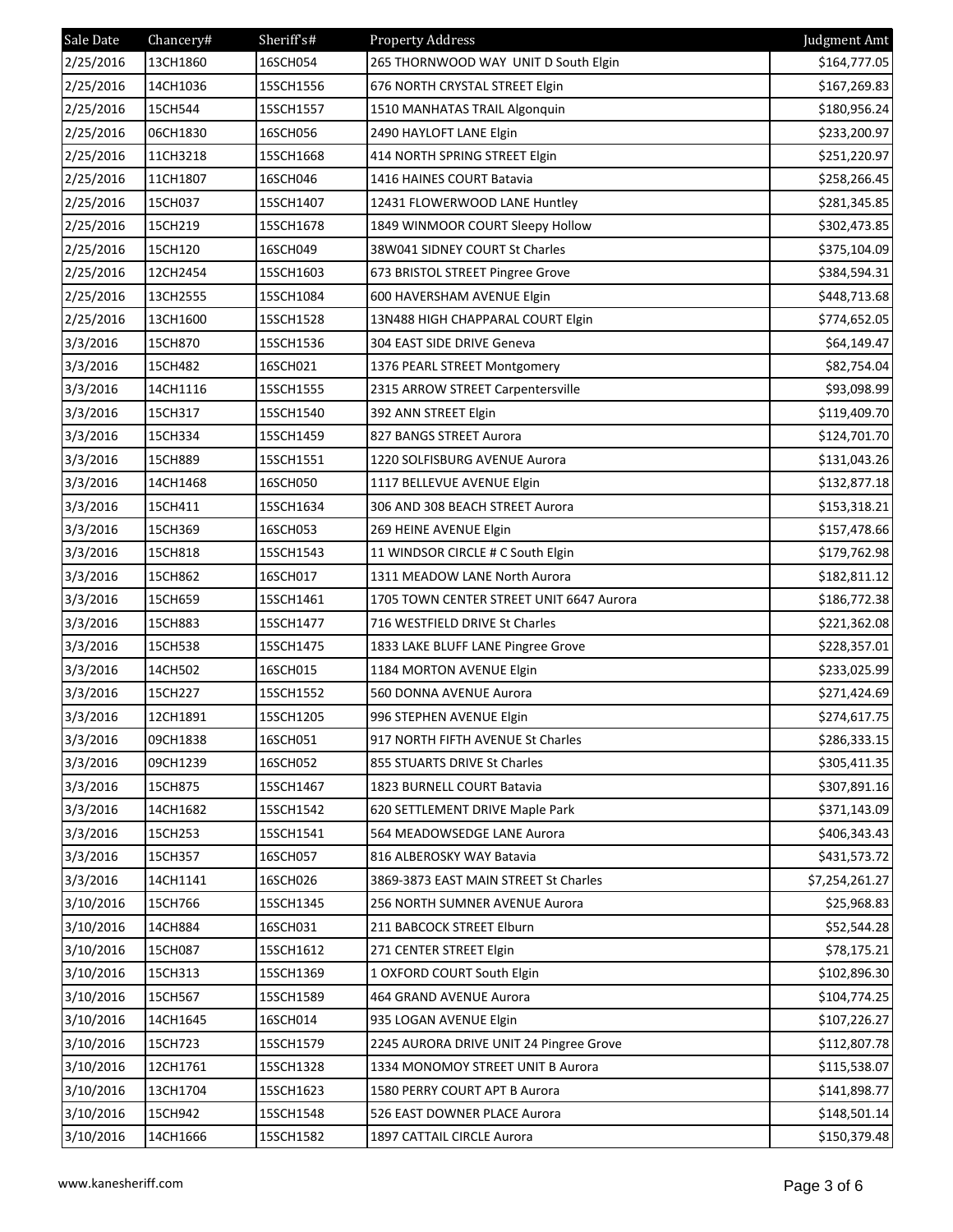| Sale Date | Chancery# | Sheriff's# | <b>Property Address</b>                | Judgment Amt |
|-----------|-----------|------------|----------------------------------------|--------------|
| 3/10/2016 | 15CH594   | 15SCH1611  | 66 ROBIN ROAD Carpentersville          | \$159,202.29 |
| 3/10/2016 | 14CH1242  | 16SCH059   | 1619 SHEFFIELD DRIVE Elgin             | \$160,238.46 |
| 3/10/2016 | 15CH574   | 16SCH011   | 100 MAGGIE LANE UNIT A Hampshire       | \$163,574.34 |
| 3/10/2016 | 15CH925   | 15SCH1472  | 120 ENSENADA COURT Carpentersville     | \$164,263.59 |
| 3/10/2016 | 15CH316   | 15SCH1581  | 1524 MEADOWSEDGE LANE Carpentersville  | \$166,253.53 |
| 3/10/2016 | 14CH1577  | 15SCH1625  | 1408 TIMBER LANE South Elgin           | \$171,111.40 |
| 3/10/2016 | 15CH1018  | 15SCH1585  | 35W378 LAMBERT AVENUE St Charles       | \$173,038.35 |
| 3/10/2016 | 15CH761   | 15SCH1530  | 99 WEST PARK AVENUE UNIT C Sugar Grove | \$174,979.39 |
| 3/10/2016 | 14CH1049  | 15SCH1628  | 1405 PLAINVIEW ROAD Carpentersville    | \$180,736.79 |
| 3/10/2016 | 14CH1657  | 15SCH1370  | 208 LONGVIEW DRIVE Elgin               | \$183,349.36 |
| 3/10/2016 | 09CH4014  | 16SCH002   | 725 NORTH VIEW STREET Aurora           | \$207,814.17 |
| 3/10/2016 | 15CH857   | 15SCH1454  | 2904 SHETLAND LANE Montgomery          | \$211,602.57 |
| 3/10/2016 | 13CH2415  | 16SCH006   | 555 TRASK STREET Aurora                | \$217,815.64 |
| 3/10/2016 | 15CH667   | 15SCH1578  | 1343 SYCAMORE LANE Montgomery          | \$221,498.75 |
| 3/10/2016 | 14CH1460  | 15SCH1609  | 295 BRECKENRIDGE DRIVE Gilberts        | \$224,149.35 |
| 3/10/2016 | 14CH656   | 15SCH1637  | 715 FOUR SEASONS BOULEVARD Aurora      | \$224,908.93 |
| 3/10/2016 | 15CH611   | 16SCH004   | 1491 WESTBOURNE PARKWAY Algonquin      | \$229,623.39 |
| 3/10/2016 | 14CH1717  | 15SCH1608  | 1207-1209 FAIRWOOD COURT Elgin         | \$231,515.91 |
| 3/10/2016 | 14CH1630  | 15SCH1664  | 819 EAST BENTON STREET Aurora          | \$234,041.51 |
| 3/10/2016 | 14CH738   | 15SCH1610  | 144 WEST LYNN STREET South Elgin       | \$244,676.69 |
| 3/10/2016 | 15CH882   | 15SCH1466  | 210 NORTH WASHINGTON AVENUE Batavia    | \$249,658.03 |
| 3/10/2016 | 10CH4308  | 15SCH1580  | 18 NORTH PORTER STREET Elgin           | \$253,074.61 |
| 3/10/2016 | 15CH701   | 16SCH013   | 1634 SCOTT BOULEVARD Geneva            | \$265,394.47 |
| 3/10/2016 | 15CH933   | 15SCH1526  | 156 STEAMBOAT DRIVE Gilberts           | \$266,565.82 |
| 3/10/2016 | 15CH422   | 16SCH009   | 211 CHANNING COURT Elgin               | \$272,247.12 |
| 3/10/2016 | 10CH3211  | 15SCH1606  | 1399BLACK OAK TRAIL Aurora             | \$276,268.70 |
| 3/10/2016 | 14CH1695  | 15SCH1586  | 380 GREGORY M SEARS DRIVE Gilberts     | \$296,138.04 |
| 3/10/2016 | 14CH1502  | 16SCH007   | 257 EVERGREEN CIRCLE Gilberts          | \$303,748.23 |
| 3/10/2016 | 11CH1810  | 15SCH1425  | 310 SOUTH 19TH STREET St Charles       | \$314,765.37 |
| 3/10/2016 | 13CH156   | 15SCH1584  | 5N124 MARY COURT St Charles            | \$317,570.83 |
| 3/10/2016 | 12CH1025  | 16SCH008   | 1509 MAPLE LANE Elgin                  | \$317,639.64 |
| 3/10/2016 | 15CH386   | 15SCH1583  | 412 MCKEE STREET Batavia               | \$345,322.86 |
| 3/10/2016 | 14CH008   | 15SCH1564  | 978 CITIZEN AVENUE Elburn              | \$403,837.49 |
| 3/10/2016 | 13CH2586  | 15SCH1594  | 615 MILLVIEW DRIVE Batavia             | \$490,330.83 |
| 3/17/2016 | 13CH2330  | 15SCH1513  | 1997 TALL OAKS DRIVE Aurora            | \$107,810.56 |
| 3/17/2016 | 15CH706   | 15SCH1633  | 2185 JERICHO ROAD Aurora               | \$122,334.99 |
| 3/17/2016 | 14CH488   | 15SCH1615  | 717 SOUTH UNION STREET Aurora          | \$126,596.45 |
| 3/17/2016 | 15CH927   | 16SCH038   | 6532 MARBLE LANE Carpentersville       | \$143,077.27 |
| 3/17/2016 | 15CH877   | 15SCH1587  | 874 ELIZABETH STREET Elgin             | \$153,669.67 |
| 3/17/2016 | 15CH596   | 15SCH1619  | 413 PRINCETON DRIVE North Aurora       | \$170,969.84 |
| 3/17/2016 | 13CH754   | 15SCH1602  | 627 NORTH ROSEDALE AVENUE Aurora       | \$171,293.40 |
| 3/17/2016 | 13CH1324  | 15SCH1626  | 1106 PEARL STREET Aurora               | \$213,822.79 |
| 3/17/2016 | 15CH638   | 15SCH1614  | 35W377 MAPLE AVENUE St Charles         | \$219,902.18 |
| 3/17/2016 | 14CH1615  | 15SCH1635  | 433 ILLINOIS AVENUE Elgin              | \$242,682.96 |
| 3/17/2016 | 14CH1345  | 15SCH1616  | 449-51 ADDISON STREET Elgin            | \$267,486.69 |
| 3/17/2016 | 15CH343   | 16SCH024   | 818 SYMPHONY DRIVE Aurora              | \$331,278.50 |
| 3/17/2016 | 14CH1681  | 15SCH1636  | 1163 PORT ROYAL ROAD Pingree Grove     | \$353,857.06 |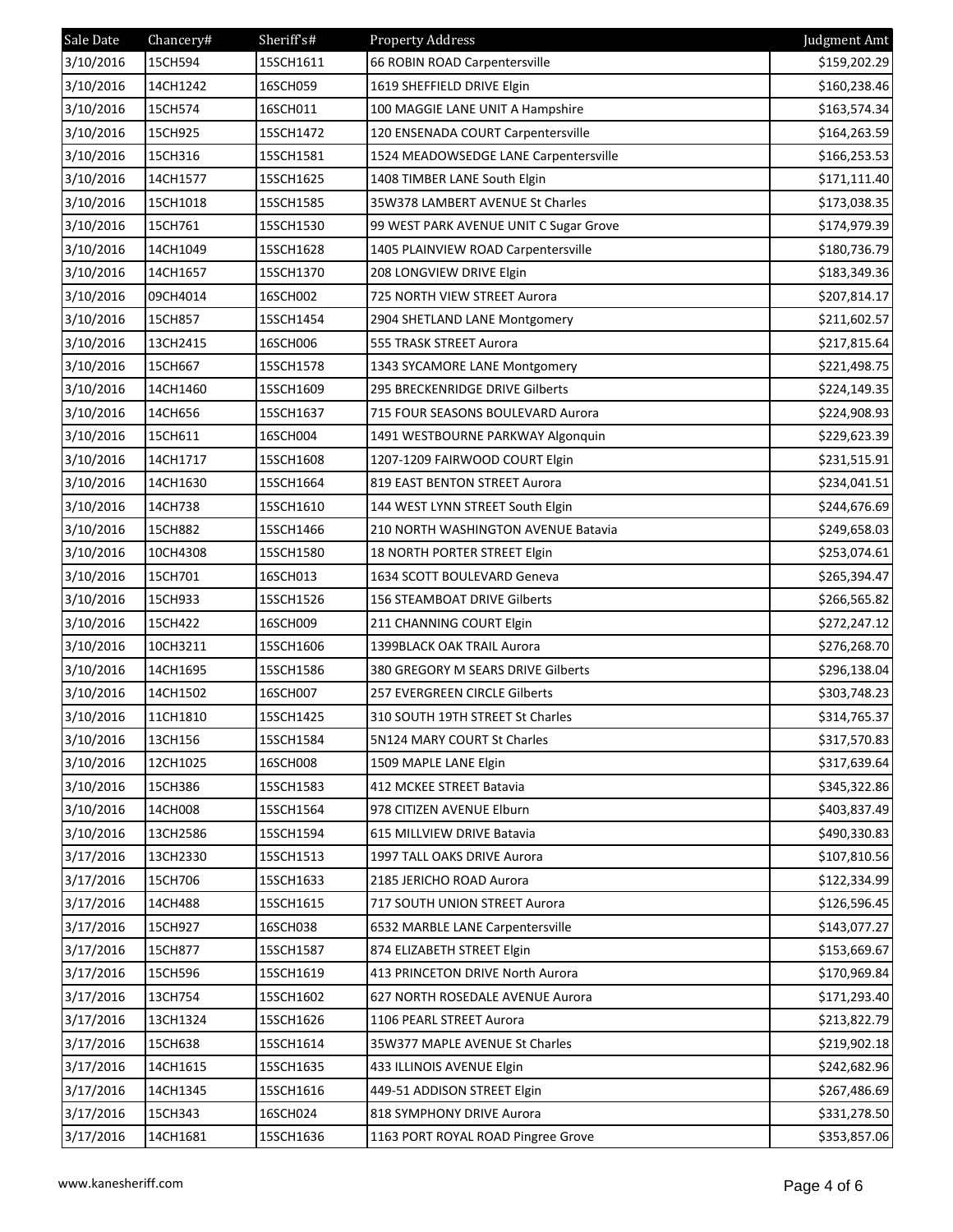| Sale Date | Chancery# | Sheriff <sub>s#</sub> | <b>Property Address</b>                         | Judgment Amt   |
|-----------|-----------|-----------------------|-------------------------------------------------|----------------|
| 3/17/2016 | 10CH3148  | 15SCH1650             | 695 PORTSMOUTH DRIVE Pingree Grove              | \$384,469.69   |
| 3/17/2016 | 15CH668   | 15SCH1617             | 902 WILDWOOD COURT St Charles                   | \$447,450.07   |
| 3/17/2016 | 11CH2371  | 16SCH045              | 17N590 US HIGHWAY 20 Hampshire                  | \$495,513.05   |
| 3/17/2016 | 09CH2780  | 15SCH1638             | 42W092 CAMPTON HILLS ROAD Elburn                | \$739,852.37   |
| 3/24/2016 | 14CH1469  | 15SCH1632             | 920 OLIVER AVENUE Aurora                        | \$73,070.27    |
| 3/24/2016 | 15CH974   | 15SCH1554             | 515 SOUTH LINCOLN AVENUE Aurora                 | \$98,670.18    |
| 3/24/2016 | 15CH273   | 15SCH1631             | 103 EAST VICTORIA CIRCLE North Aurora           | \$113,789.47   |
| 3/24/2016 | 15CH210   | 16SCH074              | 1454 DEER POINTE DRIVE South Elgin              | \$133,732.48   |
| 3/24/2016 | 13CH2499  | 16SCH034              | 194 MAIN STREET Sugar Grove                     | \$135,640.94   |
| 3/24/2016 | 15CH810   | 15SCH1431             | 808 JACKSON STREET Aurora                       | \$139,163.00   |
| 3/24/2016 | 14CH1617  | 16SCH073              | 1446 DEAN STREET St Charles                     | \$166,980.53   |
| 3/24/2016 | 15CH840   | 16SCH003              | 509 MAPLE AVENUE Maple Park                     | \$182,400.75   |
| 3/24/2016 | 14CH836   | 15SCH1630             | 300 NORTH THIRD STREET Elburn                   | \$189,731.67   |
| 3/24/2016 | 14CH1335  | 16SCH048              | 2435 EMILY LANE Elgin                           | \$221,173.46   |
| 3/24/2016 | 15CH982   | 15SCH1607             | 7 SOUTH LINCOLN STREET Batavia                  | \$238,959.91   |
| 3/24/2016 | 13CH1306  | 16SCH044              | 102 OAKHILL COURT St Charles                    | \$242,766.65   |
| 3/24/2016 | 13CH1527  | 15SCH1421             | 1330 WHITE CHAPEL LANE Algonquin                | \$339,990.85   |
| 3/24/2016 | 15CH981   | 15SCH1644             | 1011 PEMBRIDGE PLACE Sugar Grove                | \$354,183.68   |
| 3/24/2016 | 15CH036   | 16SCH063              | 1621-1625 WELD ROAD Elgin                       | \$1,708,757.16 |
| 3/31/2016 | 15CH968   | 15SCH1553             | 209 NORTH TRASK STREET Aurora                   | \$104,908.36   |
| 3/31/2016 | 15CH781   | 15SCH1613             | 845 SYMPHONY DRIVE Aurora                       | \$106,983.38   |
| 3/31/2016 | 15CH622   | 15SCH1639             | 110 GREEN LANE Carpentersville                  | \$115,736.62   |
| 3/31/2016 | 14CH1551  | 16SCH023              | 47 HICKORY DRIVE Carpentersville                | \$116,722.87   |
| 3/31/2016 | 15CH903   | 15SCH1645             | 6N618 WATSEKA AVENUE St Charles                 | \$132,997.06   |
| 3/31/2016 | 15CH511   | 15SCH1449             | 1151 SOUTH STATE STREET Aurora                  | \$141,745.47   |
| 3/31/2016 | 15CH134   | 15SCH1641             | 1136 GATES STREET Aurora                        | \$150,873.59   |
| 3/31/2016 | 14CH1472  | 16SCH020              | 207 TIMBERS TRAIL St Charles                    | \$162,038.32   |
| 3/31/2016 | 15CH801   | 16SCH067              | 440 CHURCHILL DRIVE Elgin                       | \$187,537.46   |
| 3/31/2016 | 15CH650   | 16SCH043              | 629 NORTH WATER STREET South Elgin              | \$205,608.31   |
| 3/31/2016 | 14CH1189  | 15SCH1642             | 674 NORTH LYLE AVENUE Elgin                     | \$269,626.62   |
| 3/31/2016 | 12CH155   | 16SCH019              | 1350 DAVEY DRIVE Batavia                        | \$399,730.10   |
| 3/31/2016 | 10CH1019  | 16SCH018              | 4N560 CRANE LANE STREET St Charles              | \$639,261.24   |
| 4/7/2016  | 15CH851   | 16SCH072              | 921 SOUTH FOURTH STREET Aurora                  | \$131,150.61   |
| 4/7/2016  | 14CH961   | 16SCH032              | 1353 TALMA STREET Montgomery                    | \$145,040.04   |
| 4/7/2016  | 15CH945   | 16SCH070              | 986 SYMPHONY DRIVE Aurora                       | \$165,423.97   |
| 4/7/2016  | 15CH994   | 15SCH1435             | 306 TOWER HILL DRIVE St Charles                 | \$185,098.85   |
| 4/7/2016  | 15CH085   | 16SCH036              | 250 SPRING POINT DRIVE UNIT # 8 Carpentersville | \$226,363.05   |
| 4/7/2016  | 13CH1764  | 16SCH025              | 603 NORTH LIBERTY STREET Elgin                  | \$229,499.89   |
| 4/7/2016  | 14CH1470  | 16SCH076              | 584 CANTERBURY LANE Pingree Grove               | \$240,400.04   |
| 4/7/2016  | 15CH1013  | 15SCH1620             | 1600 KENMORE AVENUE Aurora                      | \$240,675.62   |
| 4/14/2016 | 13CH1875  | 16SCH027              | 681 CHESTER AVENUE Elgin                        | \$117,687.99   |
| 4/14/2016 | 15CH852   | 16SCH022              | 1000 STRATFORD LANE Algonquin                   | \$123,586.96   |
| 4/14/2016 | 15CH707   | 16SCH030              | 108 VINE STREET Aurora                          | \$141,062.49   |
| 4/14/2016 | 13CH1125  | 16SCH028              | 1845 WALDEN CIRCLE Aurora                       | \$178,835.07   |
| 4/14/2016 | 15CH248   | 15SCH1468             | 647 EDWARDS AVENUE West Dundee                  | \$195,613.48   |
| 4/14/2016 | 15CH328   | 16SCH077              | 209 NICOLE DRIVE UNIT E South Elgin             | \$195,813.94   |
| 4/14/2016 | 15CH605   | 16SCH029              | 142 BUNKERHILL AVENUE South Elgin               | \$201,770.97   |